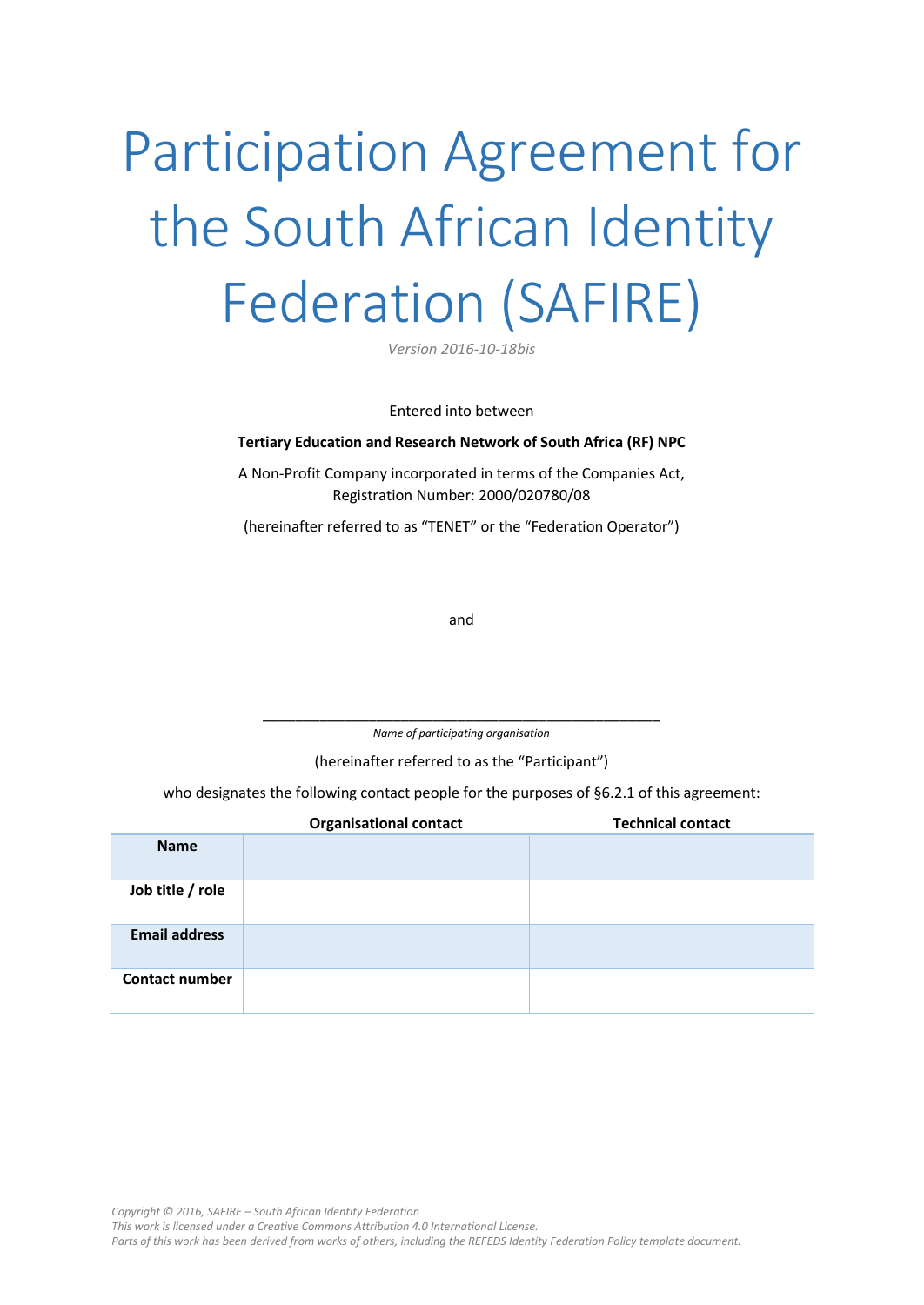

## 1. Preamble

### 1.1. Introducing SAFIRE

- 1.1.1. Identity Federations are associations of organisations that come together to exchange information, as appropriate, about their End Users and resources in order to facilitate and enable collaboration and transactions.
- 1.1.2. The South African Identity Federation (SAFIRE) exists to coordinate and facilitate such federated activities for the research and higher education communities in South Africa. It does so by making use of various federation technologies to extend the scope of digital identities (user credentials) issued by one federation Participating Party to be valid across the whole federation. In some instances, it further facilitates inter-federation with other national federations around the world.
- 1.1.3. Federations can make use of a number of different technologies to achieve a roughly analogous purpose. Whilst SAFIRE was established with a single technology (SAML2) in mind, it is organisationally structured to be technology agnostic and to allow for various Technology Profiles. A set of technical requirements and practices documents each Technology Profile.
- 1.1.4. An Identity Provider (IdP) is responsible for authenticating its own End Users by checking the credentials against a local identity management system. Identity Providers make assertions about the identity of their End Users, and a subset of these assertions is relayed to Service Providers when required. As they hold information about the organisation an End User is affiliated with, Identity Providers are often referred to as an End User's Home Organisation or Home Institution and the terms are sometimes used interchangeably.
- 1.1.5. A Service Provider (SP) provides services (such as access to a web site or network) to End Users once they are successfully authenticated. For this reason, Service Providers are often and interchangeably referred to as an End User's Visited Organisation or Visited Institution.
- 1.1.6. A Federation Operator performs a coordinating role it provides the necessary metadata and/or infrastructure to ensure that authentication requests from the Service Provider reach the right Identity Provider, which may involve passing such information to other operators in other countries. The Federation Operator also maintains governance and oversight of the federation within the country in which they operate. TENET is the Federation Operator of SAFIRE. Depending on the Technology Profile in use, a Federation Operator may be known interchangeably as the Roaming Operator.

### <span id="page-1-0"></span>1.2. Federation trust relationships

- 1.2.1. In order to work successfully, all identity federations depend on an implicit tripartite trust relationship between an Identity Provider, a Service Provider, and one or more Federation Operators.
- 1.2.2. The Identity Provider advertises services to its End Users, and trusts that the Service Provider will provide the service in a manner consistent with expectations. Identity Providers further trust that Service Providers will secure their users' personal information and respect the confidentiality of their users' communications.
- 1.2.3. Service Providers trust that the End User identities asserted by an Identity Provider are *bona fide* members of their organisation in good standing, and that an Identity Provider has a binding agreement with those users in the form of an acceptable use policy or equivalent. Service Providers trust that Identity Providers will take action in terms of their organisational policies should abuse be reported. Some Service Providers have legal or governance obligations to retain information about the people they provide service to, and trust that Identity Providers will do so on their behalf in exchange for reducing the complexity of gaining access.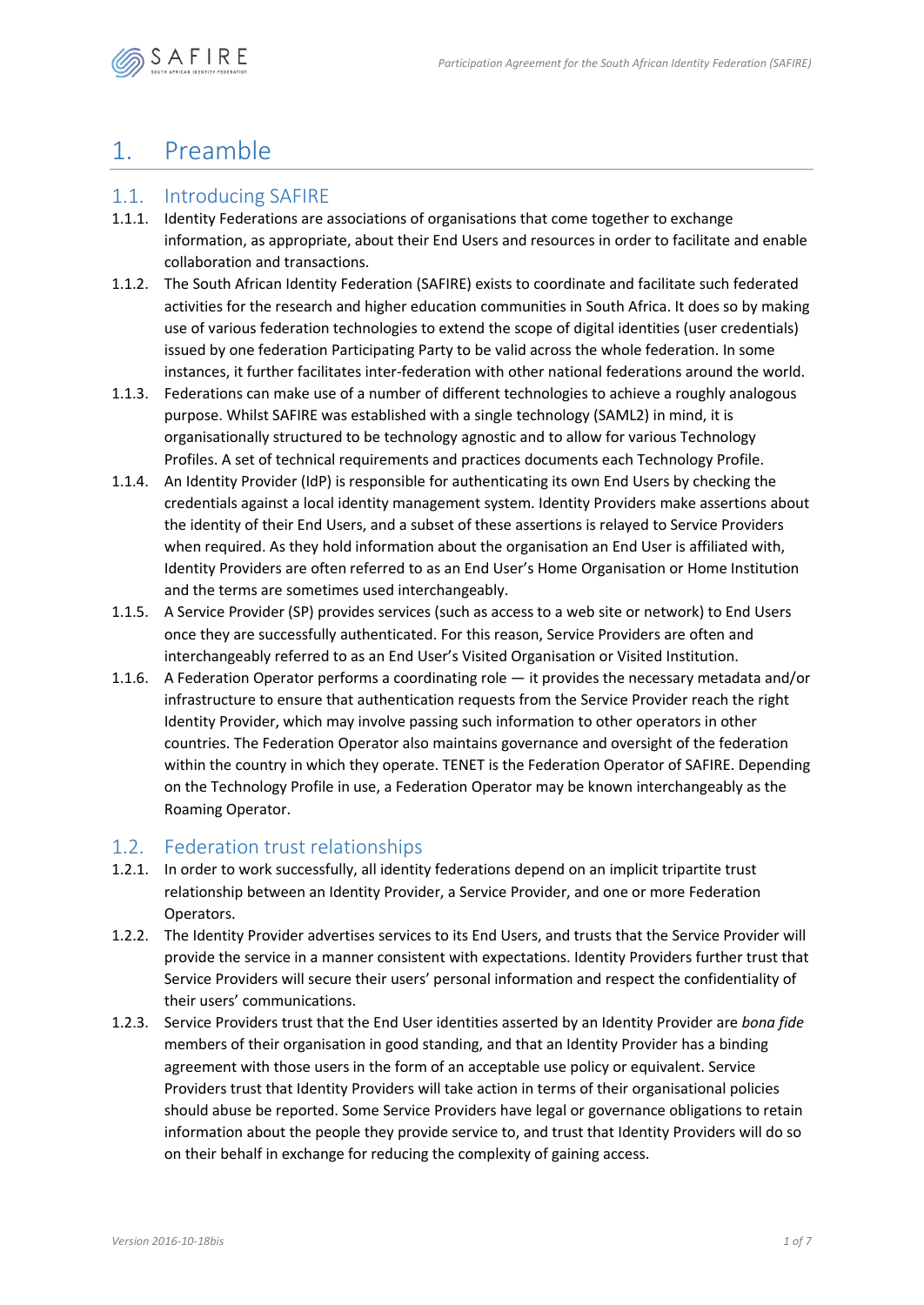

- 1.2.4. Both Identity Providers and Service Providers trust Federation Operators to both provide the necessary infrastructure and oversight, to act as a trusted introducer, and to respect the privacy of their respective users and their communications.
- 1.2.5. One of the founding principles of such a relationship is a clear understanding by all parties of their respective roles and responsibilities.

### 1.3. Purpose of this agreement

- 1.3.1. This document is intended to serve as a lightweight participation agreement, whereby the parties formally acknowledge their respective roles in making SAFIRE successful. It is expected that the parties to this agreement enter into a good-faith relationship and thus, where the agreement fails to adequately cover a particular aspect, will work together to achieve constructive resolution.
- 1.3.2. It is not the sole document governing participation in SAFIRE, but forms the overarching framework under which the associated governance structures, policy, and practice statements exist.

### 2. Joining & withdrawal

### 2.1. Eligibility

- 2.1.1. Any organisation that has signed this Participation Agreement may participate in SAFIRE.
- 2.1.2. Any Participant who is able to meet the necessary technical and administrative requirements may become a Service Provider, save that at least one existing Identity Provider must first indicate that they will make use of the Service Provider's services.
- 2.1.3. Eligibility to become an Identity Provider is limited to a subset of Participants, and that subset may vary according to the Technology Profile in use. Details of the eligibility to participate as an Identity Provider for a given Technology Profile may be published on SAFIRE's web site and is available from TENET.
- 2.1.4. Identity Providers must operate with institutional-level authority. In general this means that only one Identity Provider per Participant should be admitted.
- 2.1.5. Only those Identity Providers who are contributing financially to SAFIRE and who are fully-paid up are considered Members of SAFIRE, and are therefore eligible for the benefits of membership.

### 2.2. Joining

- 2.2.1. Eligible Participants may join SAFIRE by completing and signing this Participation Agreement, confirming their canonical or legal name, and by appointing technical and administrative contacts to liaise with SAFIRE.
- 2.2.2. Participants who wish to act as Identity or Service Providers within a given Technology Profile must further meet the technical requirements for participation in that profile.

#### 2.3. Withdrawal

- 2.3.1. A Participant may withdraw from SAFIRE by providing one (1) calendar month's written notice.
- 2.3.2. Those Members who have paid fees in advance shall not be eligible for a refund on withdrawal.
- 2.3.3. On withdrawal, the Participant must cease using the SAFIRE name, logo or brand in association with any services.

### 3. Costs

#### 3.1. Service Providers

3.1.1. SAFIRE makes its services available to Service Providers free-of-charge.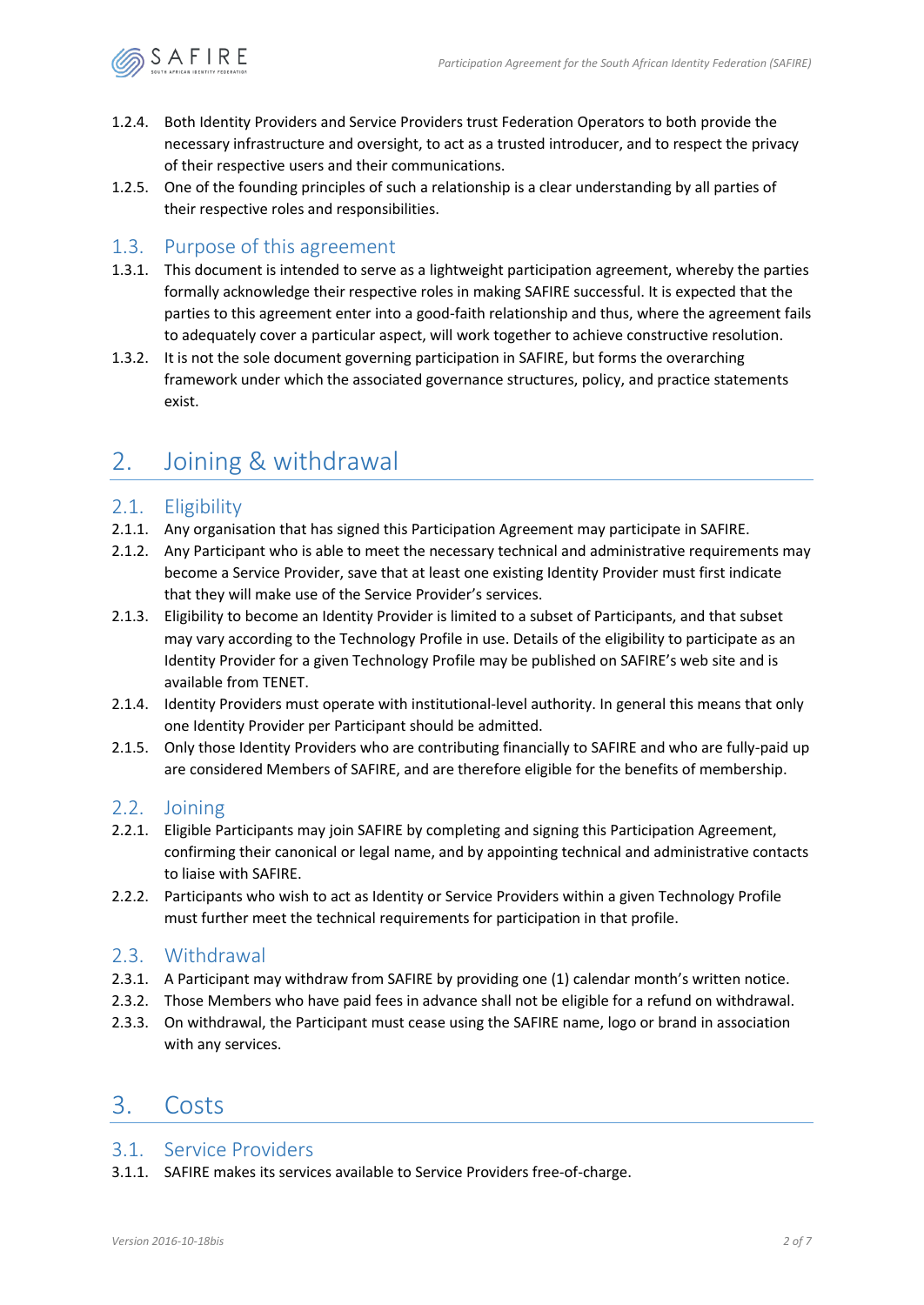

### 3.2. Identity Providers

- 3.2.1. The fees for Identity Providers shall be published on the Federation Operator's website.
- 3.2.2. By signing the Participation Agreement and further requesting admission as an Identity Provider, the Participant acknowledges that they may become liable for fees, and that the Federation Operator will invoice them for such on a monthly or annual basis.
- <span id="page-3-1"></span>3.2.3. Where a Participant is also a signatory of the REN Services Agreement described in [§11.5](#page-7-0) and has elected to take up a Service Basket, they may receive a full or partial discount on these fees as part of that basket. Such discount will fall away if the Service Basket ceases to be applicable.

### 3.3. Changes to cost structures

- 3.3.1. All cost structures are subject to annual escalation to accommodate changes in costs of delivering the service.
- <span id="page-3-0"></span>3.3.2. The Federation Operator gives an undertaking that no new cost structures will be introduced unless three (3) calendar months' notice has been given, and that existing Participants will be able to withdraw without penalty during that notice period.
- 3.3.3. For the avoidance of doubt, [§3.3.2](#page-3-0) includes the discontinuation of discounts described by [§3.2.3.](#page-3-1)

# 4. Relationship in terms of the Protection of Personal Information Act, 2013

- 4.1. SAFIRE may receive personal information about data subjects from an Identity Provider, process such information in terms of its standard operating practices, and subsequently re-release a subset of that personal information to a Service Provider. For this reason it is important to clarify the various parties' roles in terms of the Protection of Personal Information Act, 2013.
- 4.2. SAFIRE's standard operating practices are formulated in collaboration with participating Identity and Service Providers, and are typically published on its website in the form of various practice statements. They include, but are not limited to, the filtering and transformation of various Attributes forming the personal information of the data subject; the negotiation of Attribute Release Policies; collection of consent from the data subject; publishing of organisational information in metadata; and acting as a proxy for authentication and authorisation requests.
- 4.3. By participating in SAFIRE, Identity and Service Providers acknowledge SAFIRE's operating practices, and give instruction to SAFIRE to process personal information about data subjects according to those practices.
- 4.4. Identity Providers are the "responsible party" (or data controller) for personal information about those data subjects for whom they make assertions and SAFIRE (and the underlying Federation Operator) acts as the Identity Provider's "operator" as defined in the Protection of Personal Information Act, 2013 (or more generally, as a data processor as understood by many other jurisdictions).
- 4.5. This Participation Agreement does not confer any instruction or special rights upon Service Providers. For this reason, SAFIRE will, by default, request the data subject's consent before passing personal information to a Service Provider.
- 4.6. However, it is acknowledged that individual Identity and Service Providers may enter into separate data processing agreements and that these could facilitate the Service Provider acting as an "operator" (or data processor) on behalf of the Identity Provider. Thus, on written instruction to this effect from an Identity Provider, the requirement for consent may be waived.
- 4.7. In the special case of inter-federation, Service Providers are the "responsible party", and instruct SAFIRE to act as their "operator" and process personal information received from third-party identity providers who are not direct Participating Parties within the SAFIRE federation.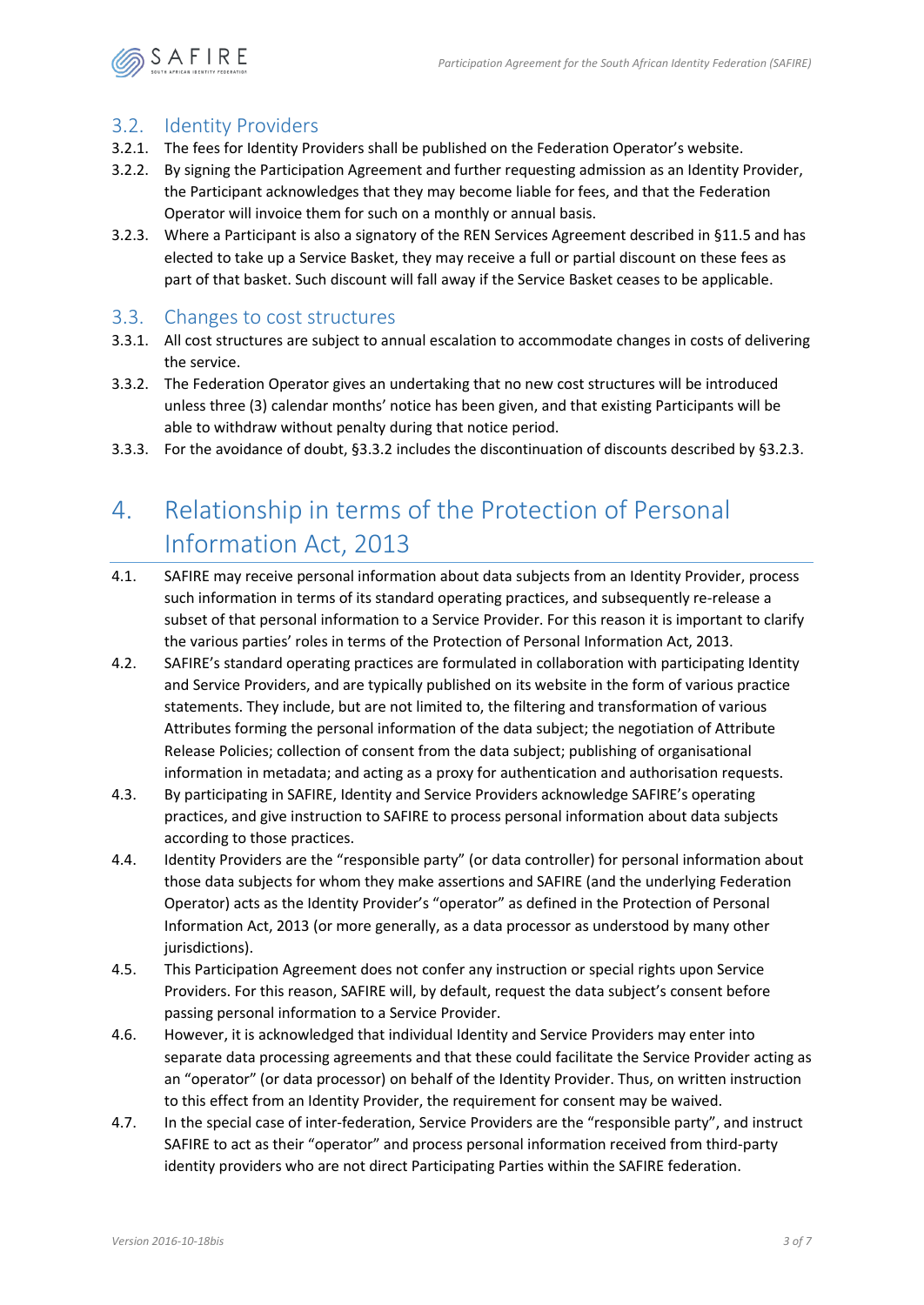

# <span id="page-4-1"></span>5. Inter-federation

- 5.1. In order to facilitate collaboration across national and organisational borders the Federation Operator may participate in inter-federation agreements. How the potential inter-federation agreement operates administratively and technologically depends on the Technology Profile.
- 5.2. The Participant understands and acknowledges that via those inter-federation arrangements the Participant may interact with organisations which are bound by and committed to foreign laws and federation policies. Those laws and policies may be different from the laws and policies in this Federation.

# 6. Responsibilities

### 6.1. Responsibilities of the Federation Operator

- 6.1.1. The Federation Operator should insofar as is possible act in the best interests of the Participants.
- 6.1.2. The Federation Operator is responsible for ensuring that the SAFIRE infrastructure meets the requirement of the Technology Profiles, and for meeting the service levels described in section [7](#page-6-0)  [below.](#page-6-0)
- 6.1.3. The Federation Operator will provide limited technical support to the Participant's designated contacts in line with the Technology Profiles. However, it is not responsible for the implementation of Identity or Service Providers or for integration with the Participant's identity management systems.
- 6.1.4. For the purposes of establishing the trust relationship described in sectio[n 1.2 above](#page-1-0) and to facilitate inter-federation as described in section [5,](#page-4-1) the Federation Operator must produce practice statements that describe its standard operating practices and make these statements publicly accessible on its web site.
- 6.1.5. Where the Participant is an Identity Provider and has delegated responsibility for negotiating Attribute Release Policies to the Federation Operator, the Federation Operator must act at all times according to the principles of minimality – personal information processed, transmitted or stored must be adequate, relevant and not excessive.
- 6.1.6. To meet its obligations as an "operator", the Federation Operator must implement reasonable technical and organisational security measures to prevent personal information from being accidentally or illegally lost, destroyed, or made available to unauthorised parties.

### 6.2. Responsibilities of all Participants

- <span id="page-4-0"></span>6.2.1. Participants must designate at least one technical and one organisational contact person, and to make sure that SAFIRE is kept appraised of any changes thereof.
- 6.2.2. Participants must provide SAFIRE with documentary evidence of their canonical or legal organisational name, and keep SAFIRE appraised of changes thereto.
- 6.2.3. Participants must meet or exceed the Technical Profile(s) for any federation technologies they deploy. This includes maintaining adequate logging (typically retaining logs of successful authentication requests for at least 180 days), and ensuring automated updates of metadata or other Federation information.
- 6.2.4. Participants should ensure that the (IT) security of the own organisation complies with prevailing good practices – should SAFIRE have reason to believe that a system connected directly or indirectly to the Federation may significantly compromise security, it may disconnect such system until the issue is resolved (see [§8\)](#page-6-1).
- 6.2.5. Participants are expected to act as first-line support for their services or End Users. They must publish up-to-date contact details for their help desk (or equivalent support structure) in the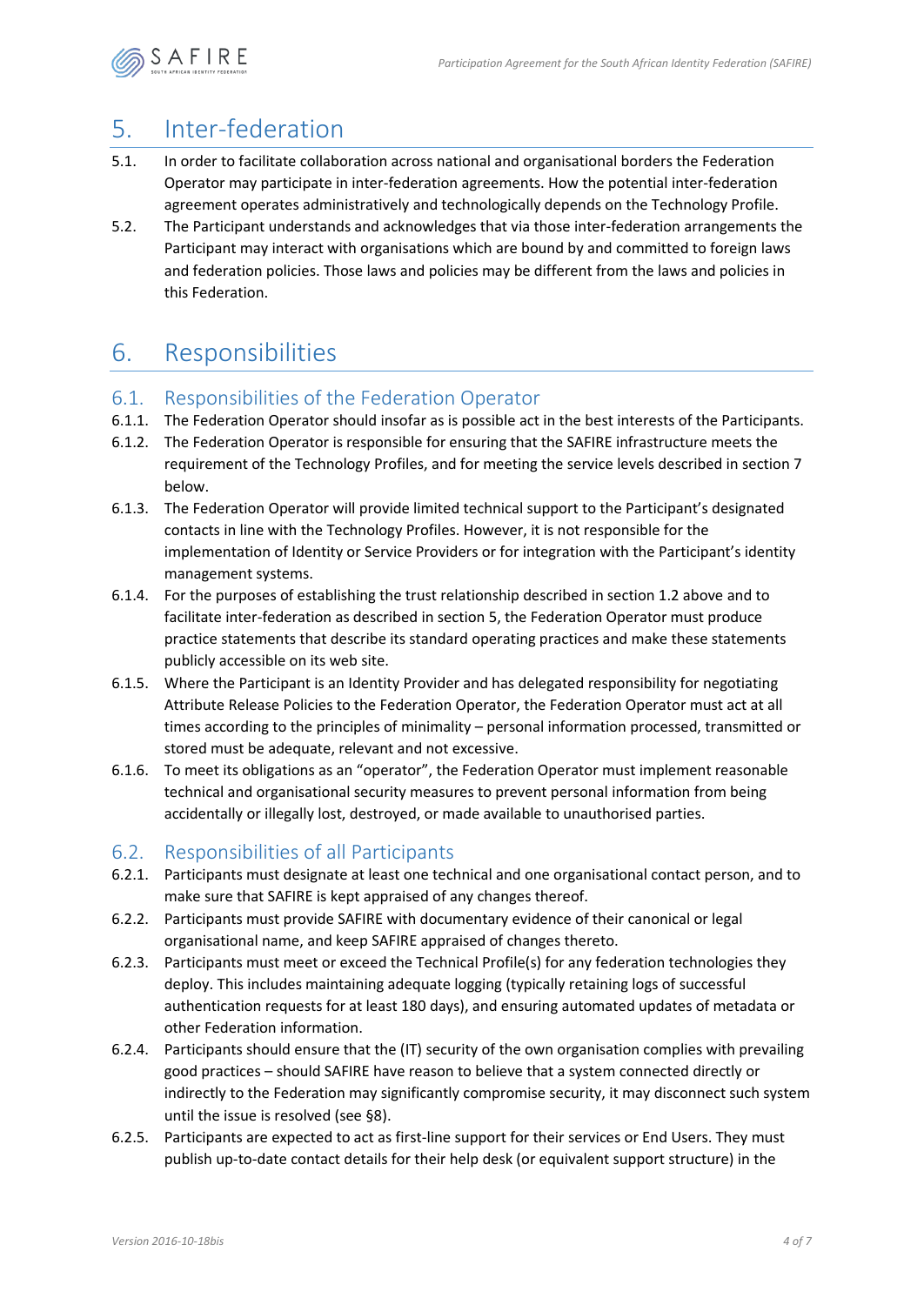

appropriate place depending on Technology Profile. Such a help desk should be available to their End Users at least during normal office hours in their home time zone.

6.2.6. Participants must cooperate with the Federation Operator and other Participating Parties in resolving incidents and should report incidents to the Federation Operator in cases where these incidents could negatively affect the security, trustworthiness or reputation of the Federation or any of the Participating Parties.

### 6.3. Responsibilities of Identity Providers

- 6.3.1. Identity Providers should produce an Identity Management Practice Statement that describes their identity management lifecycle, including how individual End Users are enrolled, maintained and removed from their identity management systems, as well as their level(s) of assurance of individual data subjects.
- 6.3.2. Identity Providers must provide the minimum set of information or Attributes required for the Technology Profile(s) they deploy. In addition, they are strongly encouraged to provide all recommended Attributes.
- 6.3.3. Identity Providers must ensure that all and any Attributes they assert are accurate and up-todate, and that changes thereto are reflected timeously.
- 6.3.4. Should an End User cease to be affiliated with an Identity Provider, the Identity Provider must cease asserting their identity as soon as practically possible (usually within one working day).
- 6.3.5. Identity Providers must ensure that any End User whose identity they assert is bound by their organisational acceptable use policies. Such policies must allow for sanction in case of abuse irrespective of an End User's geographic location at the time of the breach. Identity Providers must not assert the identity of any End User who is not bound by such policy.
- 6.3.6. Identity Providers are responsible for the enforcement of their organisational acceptable use policies, and should take appropriate action where incidents of abuse are reported by Service Providers.

### 6.4. Responsibilities of Service Providers

- 6.4.1. Service Providers are responsible for making the decision on which End Users can access the services they operate and what access rights they are granted. Additionally, it is the Service Provider's responsibility to implement those decisions.
- 6.4.2. Service Providers must document how they handle personal information in a privacy statement, and should make that privacy statement available in an appropriate way depending on the Technology Profile.
- 6.4.3. Service Providers may not provide personal information received via SAFIRE or any interfederation service to any other party without the **explicit** consent of the data subject, unless otherwise allowed for by contract with the individual Identity Provider concerned or required by South African law.
- 6.4.4. When requesting Attributes, Service Providers must respect the principle of minimality personal information processed or stored must be adequate, relevant and not excessive in accordance with the stated purpose of the service.

### 6.5. Shared responsibilities

6.5.1. If a South African law enforcement agency, acting lawfully, requires the assistance of a Participant in an investigation, then any other party to this agreement involved in the matter under investigation (including the Federation Operator, Service Provider and/or Identity Provider) shall, on request of the Participant, render the same assistance that would have been required from that party if it had been directly approached by the law enforcement agency. In such circumstances, the other parties shall be entitled to request that the Participant provide reasonable evidence of the law enforcement agency's request.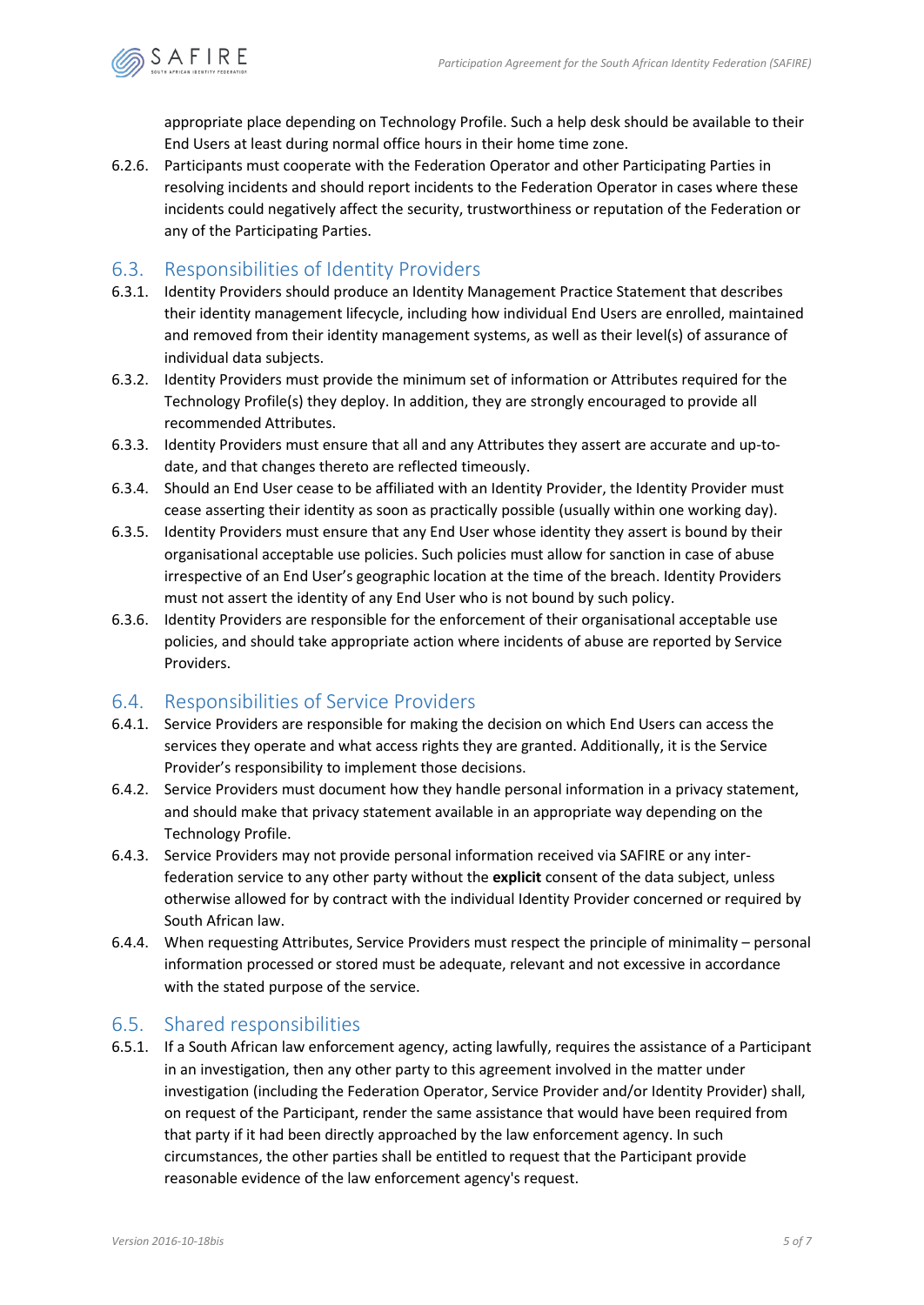

### <span id="page-6-2"></span>6.6. Operating on a "best effort" basis

- 6.6.1. It is acknowledged that both technology and policy may evolve as the Federation matures, and that many organisations that may wish to become Participants may not have sufficient internal operational maturity to implement the technical and administrative controls expected by the federation trust model.
- 6.6.2. Whilst these impose very real limitations, it is not intended that they become impediments to the early and rapid deployment of identity federation in South Africa.
- 6.6.3. Thus both the Participant and the Federation Operator must undertake to use all reasonable endeavours to comply with the spirit of this Participation Agreement and its associated policy and practice statements on a "best effort" basis, and to communicate clearly with each other where shortfalls may occur.

## <span id="page-6-0"></span>7. Service levels

- <span id="page-6-3"></span>7.1. The Federation Operator will endeavour to keep all critical components of SAFIRE operational at all times, save for scheduled maintenance.
- 7.2. However, as noted in [§6.6,](#page-6-2) the Federation operates on a best effort basis and thus the intent signified by [§7.1](#page-6-3) is limited by what is currently technically and organisationally possible. The Federation Operator undertakes to communicate realistic expectations of availability to all Participating Parties.
- 7.3. Scheduled maintenance will occur during the Federation Operator's standard maintenance windows, as published from time to time on the SAFIRE web site.
- 7.4. Emergency maintenance may be undertaken at any time.

# <span id="page-6-1"></span>8. Occasion for sanction

- <span id="page-6-4"></span>8.1. It is intended that any breaches of this Participation Agreement, or the associated policies, practice statements, or Technical Profiles be resolved by negotiation in good faith.
- 8.2. Notwithstanding [§8.1,](#page-6-4) a serious breach that may compromise the security or integrity of SAFIRE's services or the privacy of any data subject constitutes grounds for immediate temporary suspension of SAFIRE services pending the outcome of such negotiations or – should negotiation prove unsuccessful – mediation as described in [§11.3 below.](#page-7-1)
- 8.3. Likewise, the Federation Operator may take whatever immediate actions are deemed necessary to maintain the operational stability and integrity of SAFIRE services for the majority of Participating Parties, even if that occurs at the expense of an individual Participant.
- 8.4. Such sanctions as described in this section shall only be imposed for the shortest period necessary.

# 9. Limitation of liability

- 9.1. The Federation Operator offers this service on an "as is" basis, without any warranties or liabilities to the Participant or its End Users. Neither SAFIRE, TENET, nor any of its staff, agents, or subcontractors shall be liable for impact or damages caused by failure, downtime, unavailability, or errors of the Federation or any of the Technology Profiles.
- 9.2. The Participant is required to ensure compliance with applicable laws. Neither SAFIRE, TENET, nor any of its staff, agents, or subcontractors shall be liable for damages caused by failure to comply with any such laws on behalf of the Participant or its End Users relating to the use of the Federation services.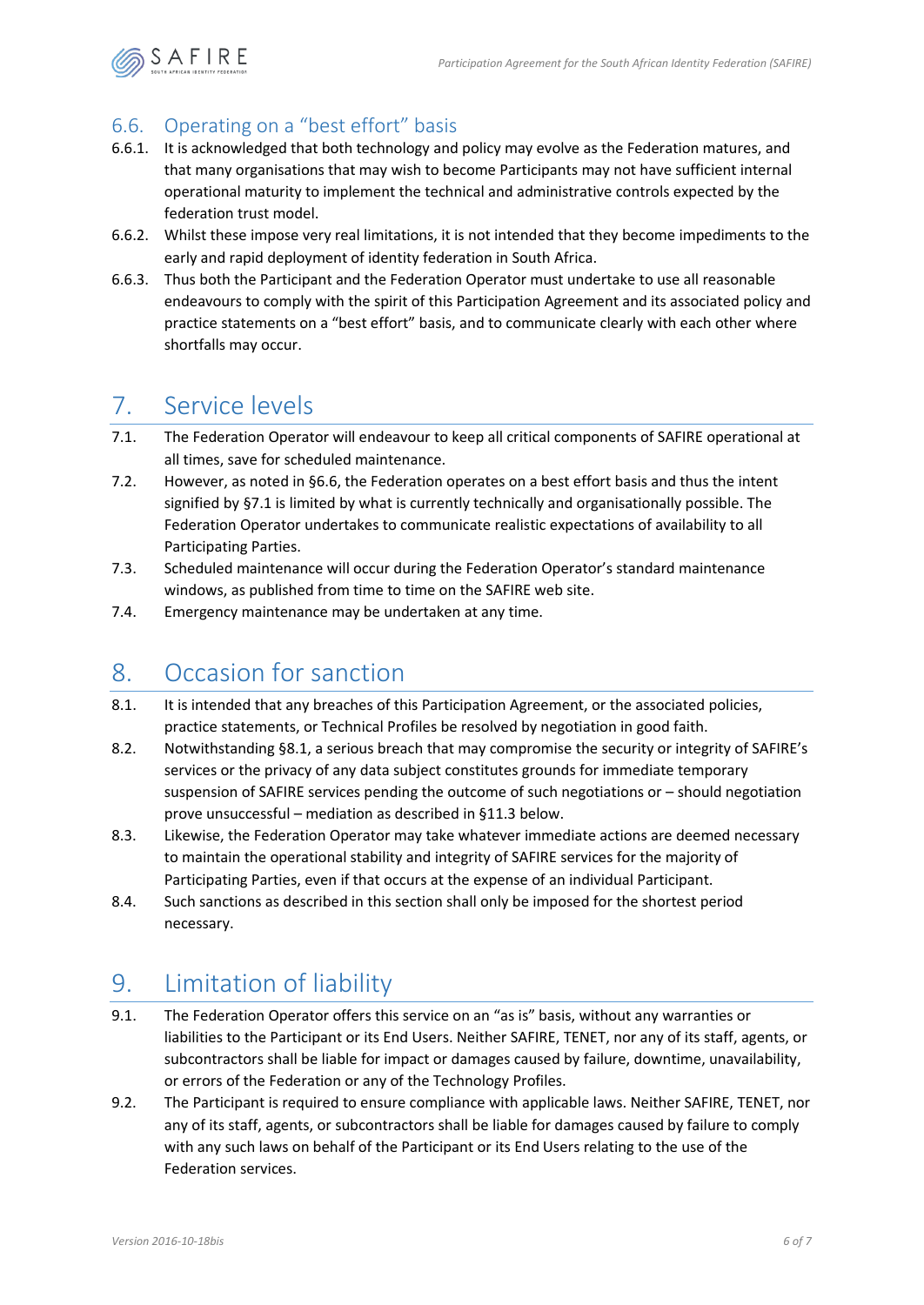

9.3. The Federation makes no warranties about the correctness or fitness-for-purpose of any Attributes or other data it receives from Identity Providers, processes or transforms, and rereleases to Service Providers. The level of assurance of such Attributes should be determined from the individual Identity Providers' Identity Management Practice Statement.

### 10. Commencement and changes

- 10.1. This Participation Agreement becomes effective once it is signed by both parties.
- 10.2. Substantive changes to the Participation Agreement will require the Participant to sign a new agreement. Should this not happen within one (1) calendar month of notification, the Participant will be deemed to have voluntarily withdrawn from the Federation.
- 10.3. All changes to policy and standard operational practices become effective thirty-two (32) days after their publication on the Federation Operator's web site. If the Participant does not give notice to withdraw before the effective date, they are deemed to have tacitly consented to such changes and issued new processing instructions to the Federation Operator.

### 11. General provisions

- 11.1. Irrespective of the domicile of the Participant, this Participation Agreement is governed by, and construed in accordance with, the laws of the Republic of South Africa and the High Court of South Africa shall have jurisdiction.
- 11.2. If any provision of this Participation Agreement is held to be unenforceable by any court of competent jurisdiction, all other provisions will nevertheless continue in full force and effect.
- <span id="page-7-1"></span>11.3. Processes for handling disputes, mediation, arbitration, and breach shall be as described in the corresponding sections of TENET's prevailing REN Service Agreement, irrespective of whether the Participant is a signatory to that agreement.
- 11.4. The Federation Operator may elect to outsource the provision and/or operation of some or all of the technical infrastructure to another party of its choosing. Any reference to the Federation Operator in this document must be taken to include both the Federation Operator and/or its appointed agents or subcontractors as appropriate.
- <span id="page-7-0"></span>11.5. Where a Participant signs or has signed TENET's REN Services Agreement after 9 December 2020, this Participation Agreement is ancillary thereto and together with the published policies and practice statements serves as the Service Description contemplated therein.

Signed for and on behalf of the Federation Operator

| $\sim$ |  |  |
|--------|--|--|
|        |  |  |

| Name & designation                          |             | Signatory warrants that they are duly authorised thereto |        |  |
|---------------------------------------------|-------------|----------------------------------------------------------|--------|--|
|                                             |             |                                                          |        |  |
|                                             |             |                                                          |        |  |
| Signed for and on behalf of the Participant |             |                                                          |        |  |
| at                                          | on this the | day of                                                   | $20$ : |  |
|                                             |             |                                                          |        |  |
|                                             |             |                                                          |        |  |
|                                             |             |                                                          |        |  |

*Name & designation Signatory warrants that they are duly authorised thereto*